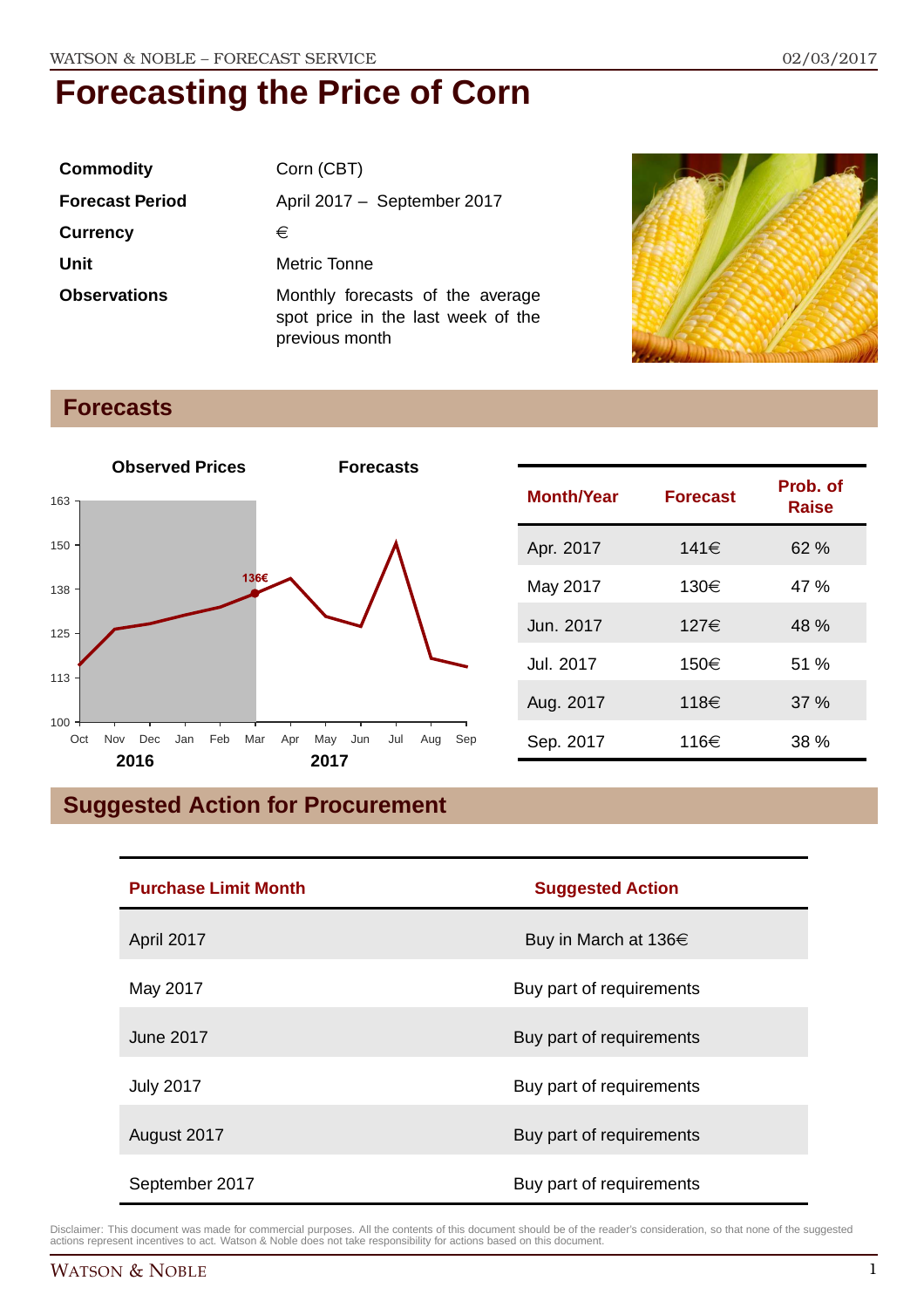### **Impact Analysis: One Month Forecast**



Our algorithm forecasts a higher price of Corn in one month: it is expectable that the price increases 3.09% from 136 $\in$  to 141 $\in$ until the beginning of April.

### **Indices of Factors**



Disclaimer: This document was made for commercial purposes. All the contents of this document should be of the reader's consideration, so that none of the suggested actions represent incentives to act. Watson & Noble does not take responsibility for actions based on this document.

Other Countries

0.717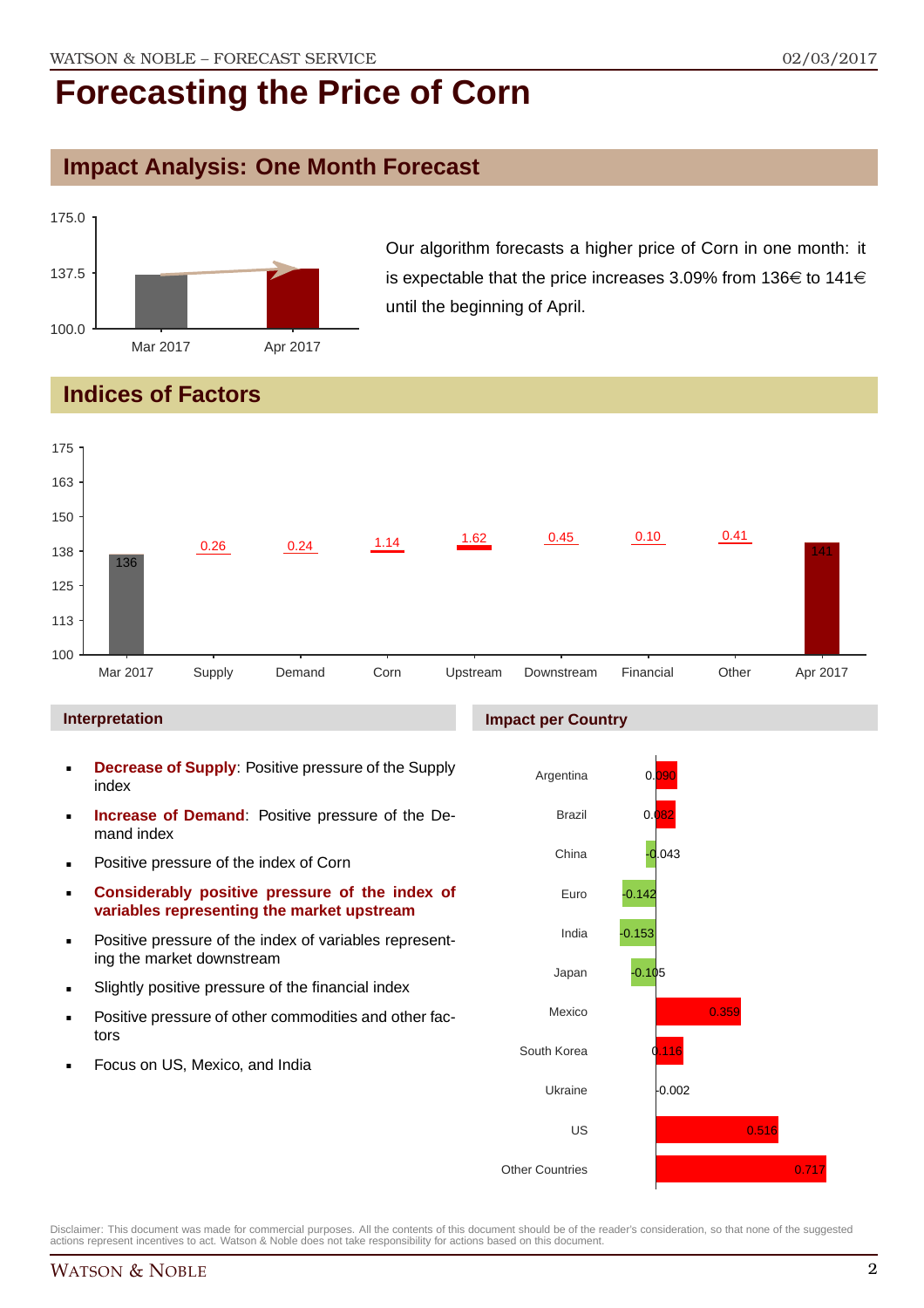### **Impact Analysis: Two Months Forecast**



Our algorithm forecasts a lower price of Corn in two months: it is expectable that the price decreases 4.75% from 136 $\in$  to 130 $\in$ until the beginning of May.

### **Indices of Factors**

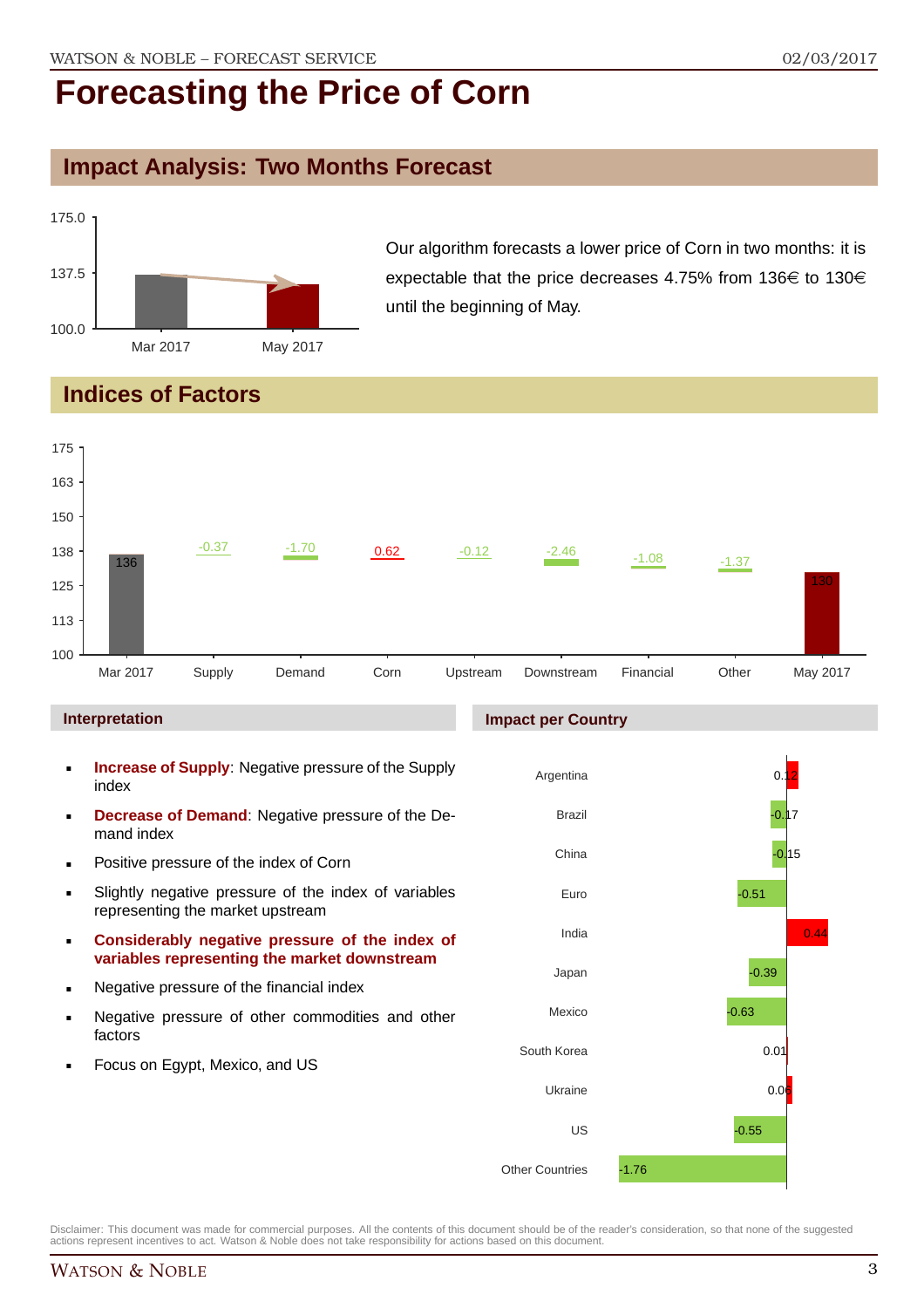### **Impact Analysis: Three Months Forecast**



Our algorithm forecasts a lower price of Corn in three months: it is expectable that the price decreases 6.83% from 136 $\in$  to 127 $\in$ until the beginning of June.

### **Indices of Factors**



Focus on US, Euro, and Japan

Disclaimer: This document was made for commercial purposes. All the contents of this document should be of the reader's consideration, so that none of the suggested actions represent incentives to act. Watson & Noble does not take responsibility for actions based on this document.

Ukraine

Other Countries

US

-3.02

 $0.08$ 

-0.97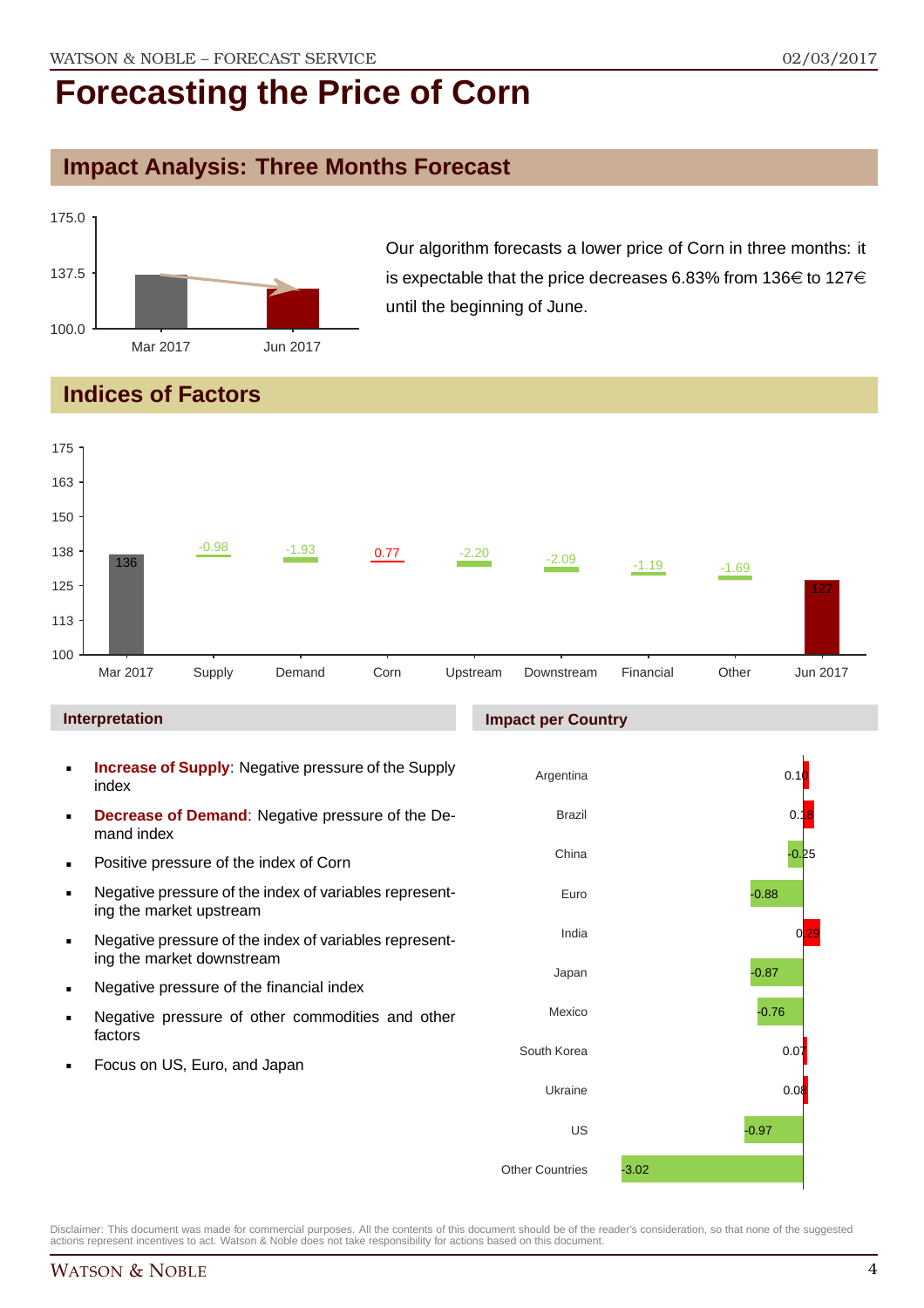### **Impact Analysis: Four Months Forecast**



Our algorithm forecasts a higher price of Corn in four months: it is expectable that the price increases 10.39% from 136 $\in$  to 150 $\in$ until the beginning of July.

### **Indices of Factors**



#### **Interpretation**

- **Decrease of Supply**: Positive pressure of the Supply index
- **Considerable increase of Demand**: Positive pressure of the Demand index
- **Positive pressure of the index of Corn**
- Slightly negative pressure of the index of variables representing the market upstream
- **Considerably positive pressure of the index of variables representing the market downstream**
- **•** Positive pressure of the financial index
- Slightly positive pressure of other commodities and other factors
- Focus on US, Canada, and Egypt

#### **Impact per Country**

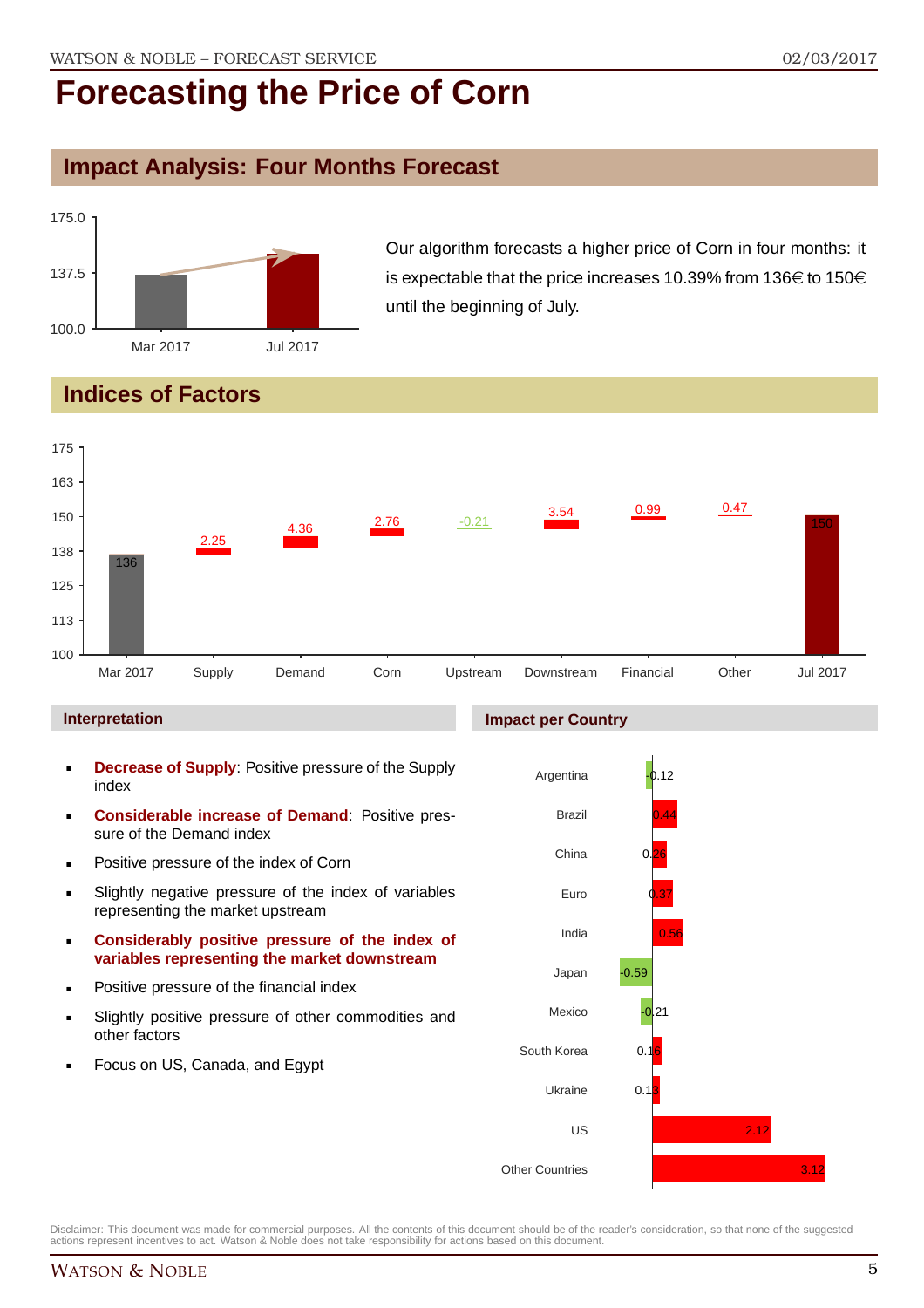### **Impact Analysis: Five Months Forecast**



Our algorithm forecasts a lower price of Corn in five months: it is expectable that the price decreases 13.43% from 136 $\in$  to 118 $\in$ until the beginning of August.

### **Indices of Factors**



#### **Interpretation**

- Slight decrease of Supply: Positive pressure of the Supply index
- **Decrease of Demand: Negative pressure of the De**mand index
- **Slightly positive pressure of the index of Corn**
- **Considerably negative pressure of the index of variables representing the market upstream**
- **Considerably negative pressure of the index of variables representing the market downstream**
- **Negative pressure of the financial index**
- **Negative pressure of other commodities and other** factors
- **Focus on Mexico, Egypt, and Canada**

#### **Impact per Country**

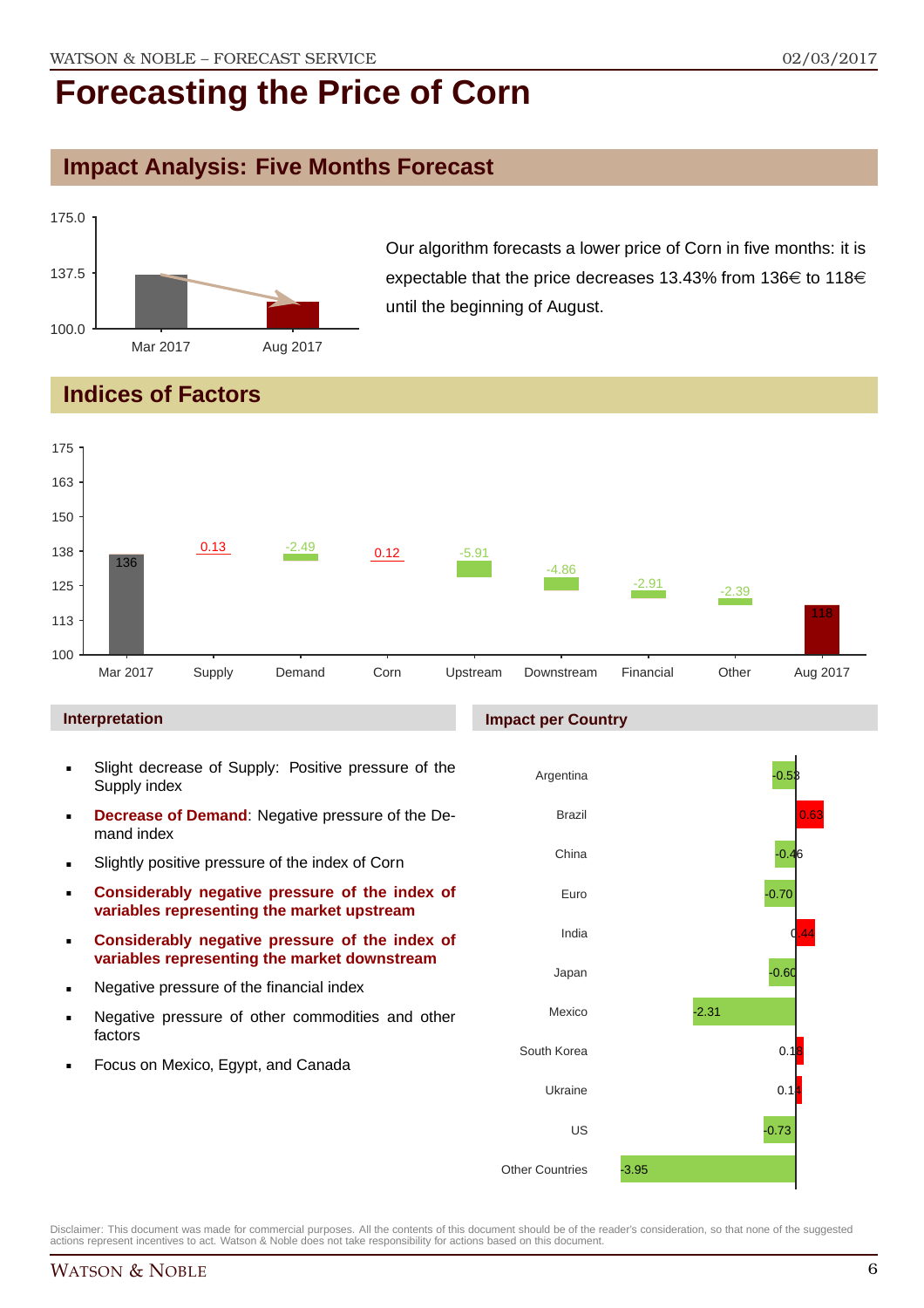### **Impact Analysis: Six Months Forecast**



Our algorithm forecasts a lower price of Corn in six months: it is expectable that the price decreases 15.15% from 136 $\in$  to 116 $\in$ until the beginning of September.

### **Indices of Factors**



#### **Interpretation**

- Slight increase of Supply: Negative pressure of the Supply index
- **Considerable decrease of Demand**: Negative pressure of the Demand index
- **Negative pressure of the index of Corn**
- Negative pressure of the index of variables representing the market upstream
- **Considerably negative pressure of the index of variables representing the market downstream**
- **Considerably negative pressure of the financial index**
- **Considerably negative pressure of other commodities and other factors**
- Focus on Mexico, Egypt, and US

#### **Impact per Country**

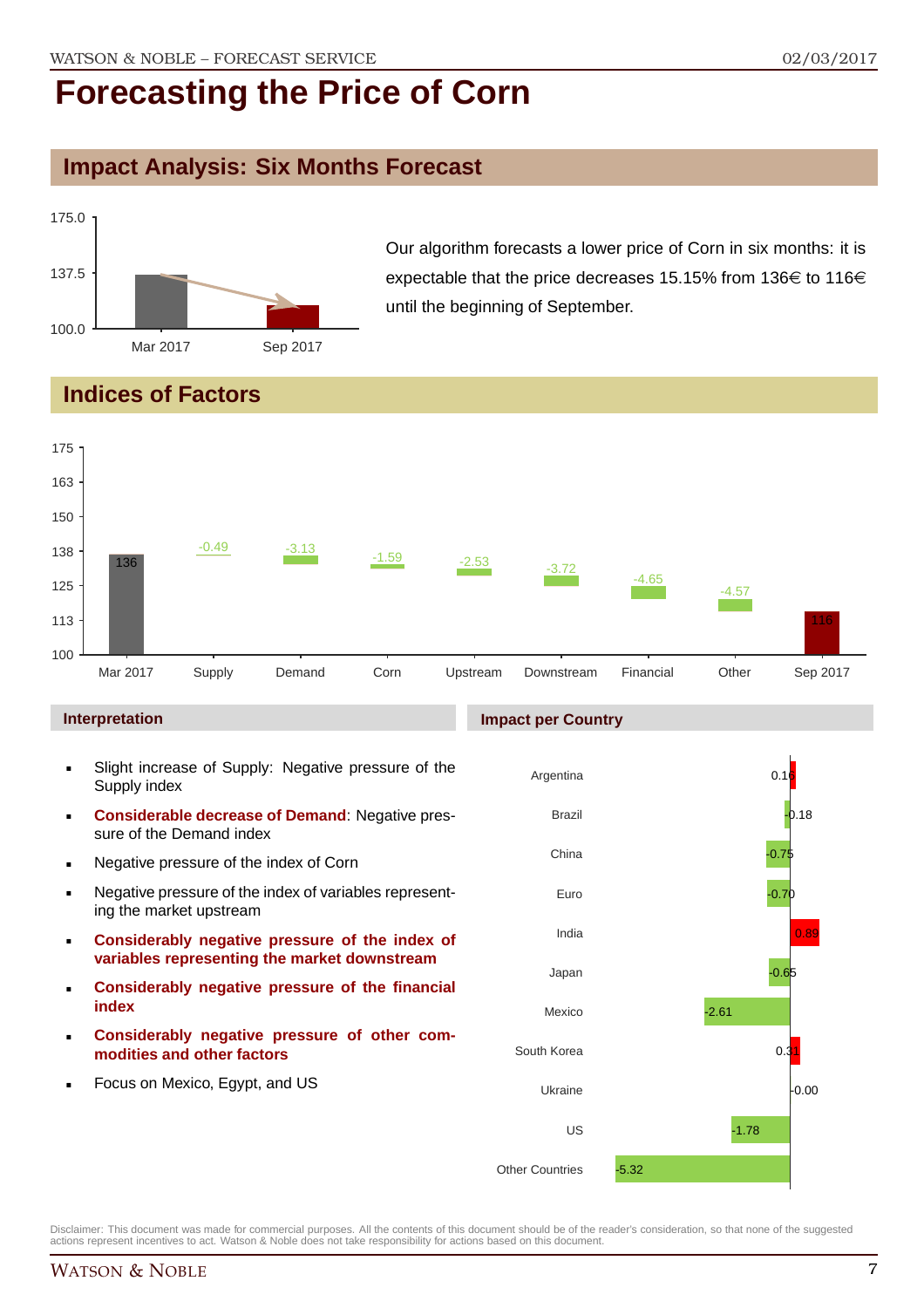### **APPENDIX – Technical Explanation of the Impact Analysis**

In this appendix, we explain the impact analysis of the factors that most contribute for our forecasts.

This Impact Analysis is conducted individually for **each time horizon**, allowing for a distinction between the indices of variables that contribute for our forecasts at short and medium run.

For each time horizon, our analysis has **two components**: first, we present the impact of variables grouped by **indices of factors**; second we present the impact of variables grouped by **indices of countries**.

#### **Indices of Factors**

**Indices of factors** are indices of the weighted contributions of the variables grouped in those factors.

**Supply Index**: composed of macroeconomic variables of the producing and exporting countries. It includes variables such as production, exchange rates, inflation, monetary policy, and wages. For example, an increase in wages implies higher production costs which should (in linear, general, and ceteris paribus terms) generate an incentive to increase prices;

**Demand index**: composed of macroeconomic variables of the consuming and importing countries. It includes variables such as production, exchange rates, inflation, monetary policy, and wages. For example, a decrease in a consumer confidence index should (in linear, general, and ceteris paribus terms) increase savings and decrease demand, leading to lower prices;

**Corn Index**: composed of variables related to Corn. It includes variables such as the price of Corn in different regions of the world and exports, imports, and producer prices of Corn in some countries. For example, an increase in the price of Corn in other region may imply an increase in the price of Corn in Europe due to arbitrage movements;

**Upstream index**: composed of variables related to Weather and Fertilizers. It includes variables such as the price and exports, imports, and producer prices of the inputs in some countries. For example, an increase in the price of Fertilizers should (in linear, general, and ceteris paribus terms) generate an increase in the price of Corn;